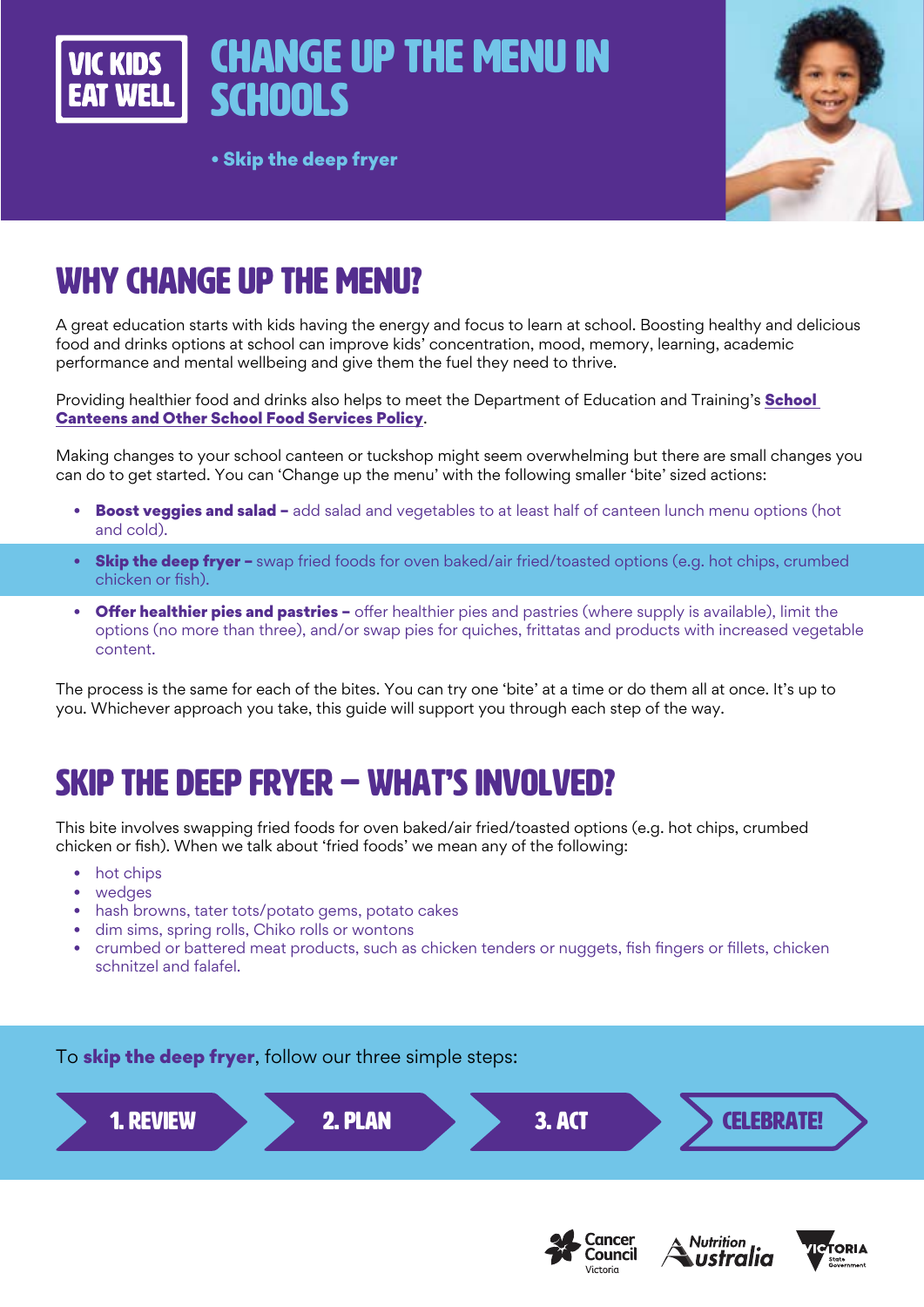

### STEP ONE: REVIEW

Start by reviewing the deep-fried food options currently on offer in your canteen (or your external food service if you don't have an on-site canteen).

If any food items are deep-fried, note this down. This will help identify what foods should be swapped.





## STEP TWO: PLAN

The next step involves planning how you will make the changes.

There are many healthier cooking methods for these foods including:

- stir-fry
- steam
- boil
- grill and toast
- air-frying
- microwave
- roast or bake with minimal oil (e.g. using oil spray or brushing on oil).



You'll need to think about the cooking equipment your school has (e.g. air fryer, steamer, microwave, oven) and also consider the time implications of using different cooking methods. Here are some simple changes you can start with:

- bake or air-fry crumbed and coated foods such as fish fingers, chicken nuggets, wedges or hot chips
- bake spring rolls
- steam dim sims and wontons
- toast or grill falafel.







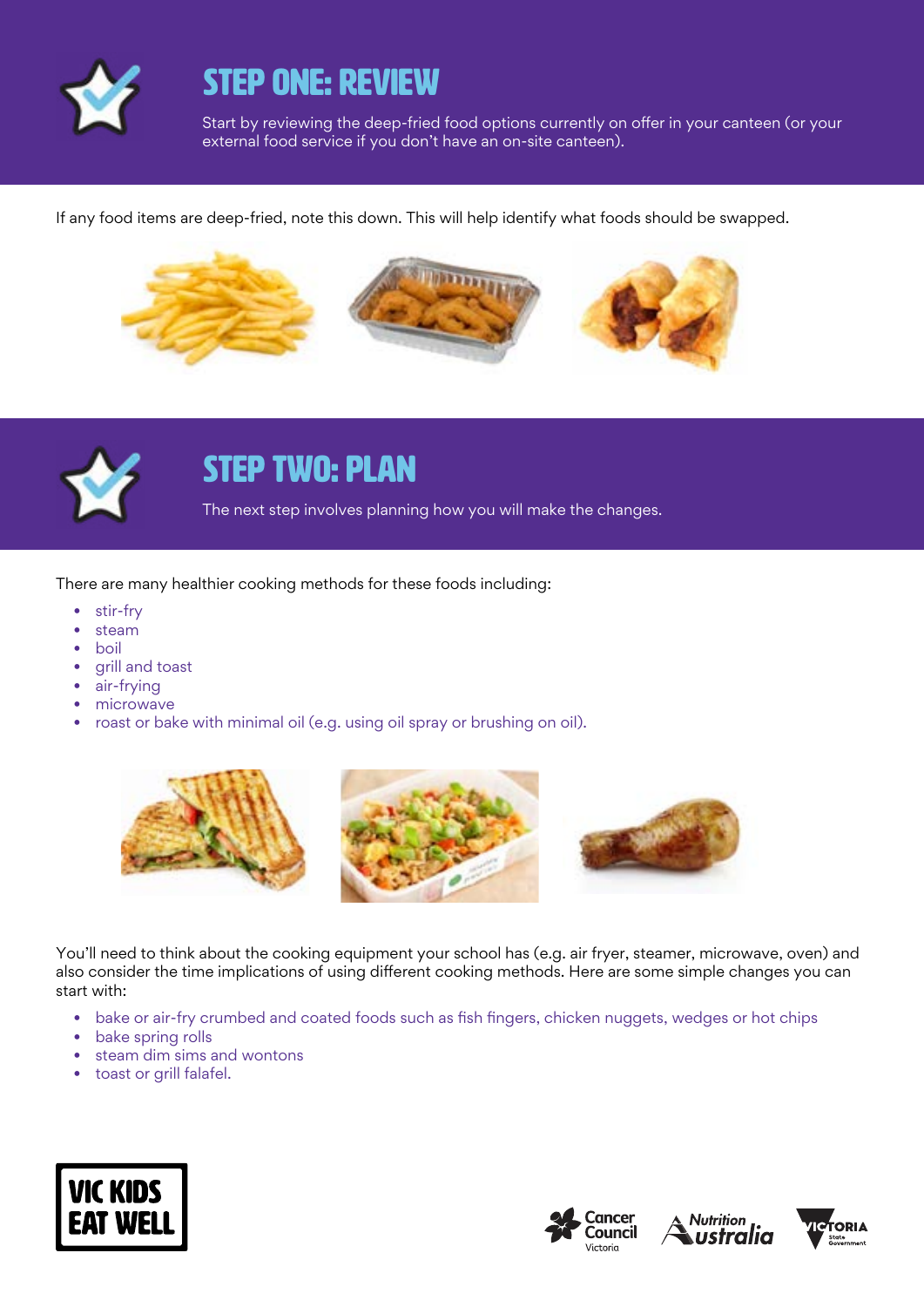# Preparing for change

Look for ways to engage your school community in making changes. Take opportunities to talk to families, staff, students, canteen staff and volunteers to get a sense of the 'appetite' for change and the best way to introduce changes. Involve the Parents and Friends Association, School Council, Sustainability Club or Wellbeing Committee if there is one. You can make changes all at once or use a gradual approach:

All at once involves making the changes overnight or all in one go. An ideal time to do this is at the beginning of a new school year or term. This is the quickest approach and usually works best if you are only introducing a few changes and when you know there is good support for change.

A gradual approach involves making changes gradually over time. This option gives students more time to get used to the changes and an opportunity to try alternative cooking methods before all deep-fried options are removed. It is often the more readily accepted option if you need to make lots of changes to the deep-fried food available. You may even consider removing any items which are not high sellers from the menu altogether.





## STEP THREE: ACT

Now you've done all the groundwork, it's time to put it into action.

Think about the ways you can promote your new healthy options through the way they are placed, priced and promoted. You are more likely to have success by:

- promoting the healthier hot foods in meal deals with healthier drink options e.g. potato and vegetable frittata and flavoured milk (reduced fat) for \$5
- pricing the healthier hot food options competitively so they are the cheaper choice e.g. lowering the price of healthier options or increasing the price of less healthy options
- promoting the benefits of healthier options through newsletters and other regular communication channels
- getting students involved in promoting the changes by designing posters, menus, promotions, competitions and labelling.



Remember, this is just one of the 'bites' you can do to change up the menu. Check out 'Boost veggies and [salad'](https://www.vickidseatwell.health.vic.gov.au/resources) and '[Offer healthier pies and pastries](https://www.vickidseatwell.health.vic.gov.au/resources)'.